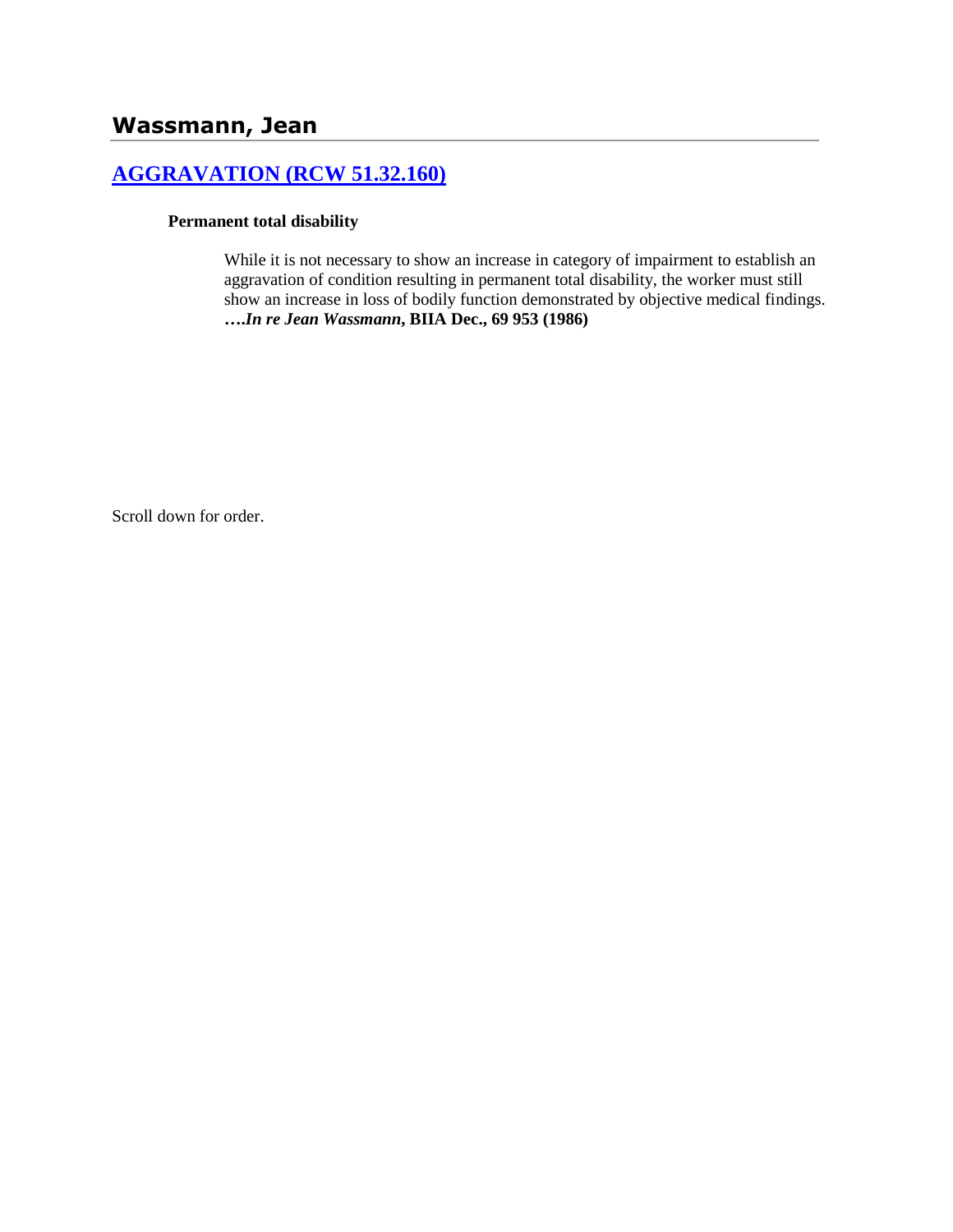#### **BEFORE THE BOARD OF INDUSTRIAL INSURANCE APPEALS STATE OF WASHINGTON**

**)**

**IN RE: JEAN M. WASSMANN ) DOCKET NO. 69,953**

**CLAIM NO. H-712795 ) DECISION AND ORDER**

APPEARANCES:

Claimant, Jean M. Wassmann, by Calbom & Schwab, per Kenneth Schmidt, G. Joseph Schwab, and Gary Gleba

Employer, Memory Manor Nursing Home, None

Department of Labor and Industries, by The Attorney General, per Dennis J. Beemer, Laurie F. Connelly, William Dodge, and Gregory M. Kane, Assistants

This is an appeal filed by the claimant on March 1, 1985 from an order of the Department of Labor and Industries dated February 6, 1985 which denied claimant's application to reopen her claim because of aggravation of condition. **AFFIRMED**.

#### **DECISION**

Pursuant to RCW 51.52.104 and RCW 51.52.106, this matter is before the Board for review and decision on a timely Petition for Review filed by the claimant to a Proposed Decision and Order issued on February 25, 1986 in which the order of the Department dated February 6, 1985 was affirmed.

The Board has reviewed the evidentiary rulings in the record of proceedings and finds that no prejudicial error was committed and said rulings are hereby affirmed.

The issues presented by this appeal and the evidence presented by the parties are very adequately set forth in the Proposed Decision and Order. We are in agreement with the proposed disposition of the material issues. However, we granted review for the purpose of clarifying the degree of proof required to establish "aggravation" in claims in which the rating of permanent partial disability is determined by reference to the categories of permanent impairments, WAC 296-20-200, et. seq.

We hold that in such cases it is not essential for a worker to establish an increase in Category of permanent impairment in order to satisfy the "aggravation" requirement of RCW 51.32.160. To satisfy the threshold aggravation test, it is sufficient if there is medical testimony establishing an increase in disability (i.e., loss of bodily function) over that which existed on the first terminal date.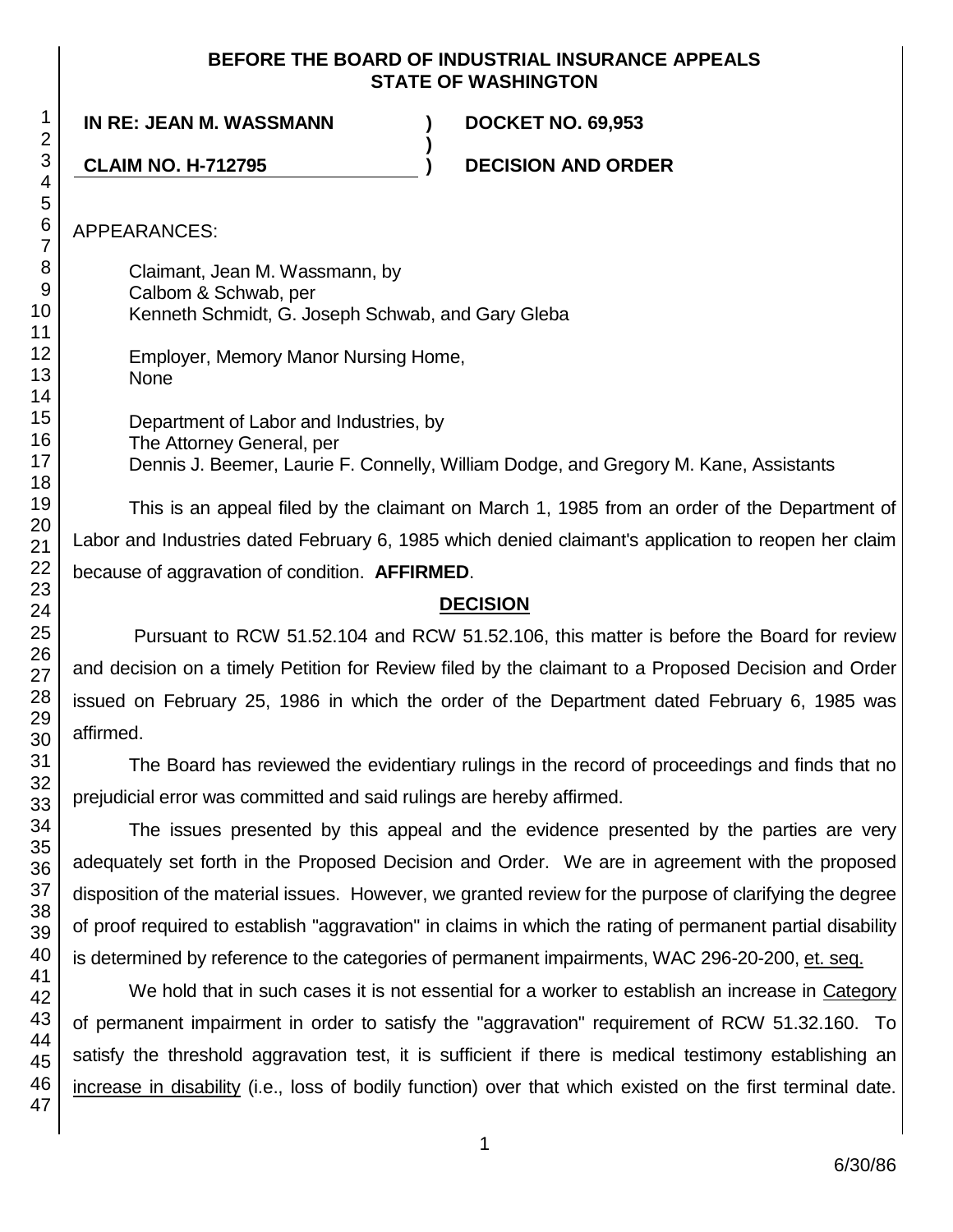Such increase in disability must be corroborated by one or more increased objective clinical findings, and be proximately caused by the industrial injury or occupational disease. Because Mrs. Wassmann has not established an increase in disability (i.e., a loss of bodily function) we conclude that the Department order is correct and should be affirmed.

RCW 51.32.160 permits, within prescribed time limits, a readjustment in a worker's rate of compensation where it is shown that there has been an aggravation of the worker's condition. To reopen a claim for such readjustment a worker must establish by medical testimony, based in part on objective findings, that there has been an aggravation of his or her condition which results in increased disability. Moses v. Department of Labor and Industries, 44 Wn. 2d 511, 517 (1954). An application to reopen a claim for aggravation is not an opportunity to contest the reasonableness of the original disability determination. The principles of res judicata prohibit such relitigation. To prevail on an application to reopen there must be medical evidence of a material change or "worsening" in the worker's condition since the last date of claim closure. Such change must be in the form of an increase in disability.

The term "disability", as applied to unspecified permanent partial disability, has long been understood to mean a loss of bodily function. Franks v. Department of Labor and Industries, 35 Wn. 2d 763 (1950). Although there is a large degree of interplay between the concepts of permanent partial and permanent total disability, See Fochtman v. Department of Labor and Industries, 7 W. App. 286 (1972), evidence in an aggravation case that a worker is not capable of gainful employment has been held insufficient to prove aggravation. Dinnis v. Department of Labor and Industries, 67 Wn. 2d, 654 (1965). We therefore believe that the type of increased "disability" which must be established in an aggravation case is that type which results in an increase in loss of bodily function.

Prior to the adoption of the categories of permanent impairment in 1974, awards for permanent partial disability were expressed in percentages of either total bodily impairment or the so-called maximum allowed for unspecified disabilities. The pre-1974 case law involving issues of aggravation required a showing of a percentage increase in disability. See, e.g., Moses v. Department of Labor and Industries, 44 Wn. 2d at 519.

In 1971 the Legislature authorized the Department to establish rules classifying unspecified disabilities in the proportion they bear to total bodily impairment. 1971 LAWS, 1st Ex. Sess., c. 289, Sec. 10; RCW 51.32.080(2). The express purpose of this authorization was to "reduce litigation and establish more certainty and uniformity in the rating of unspecified permanent partial disabilities".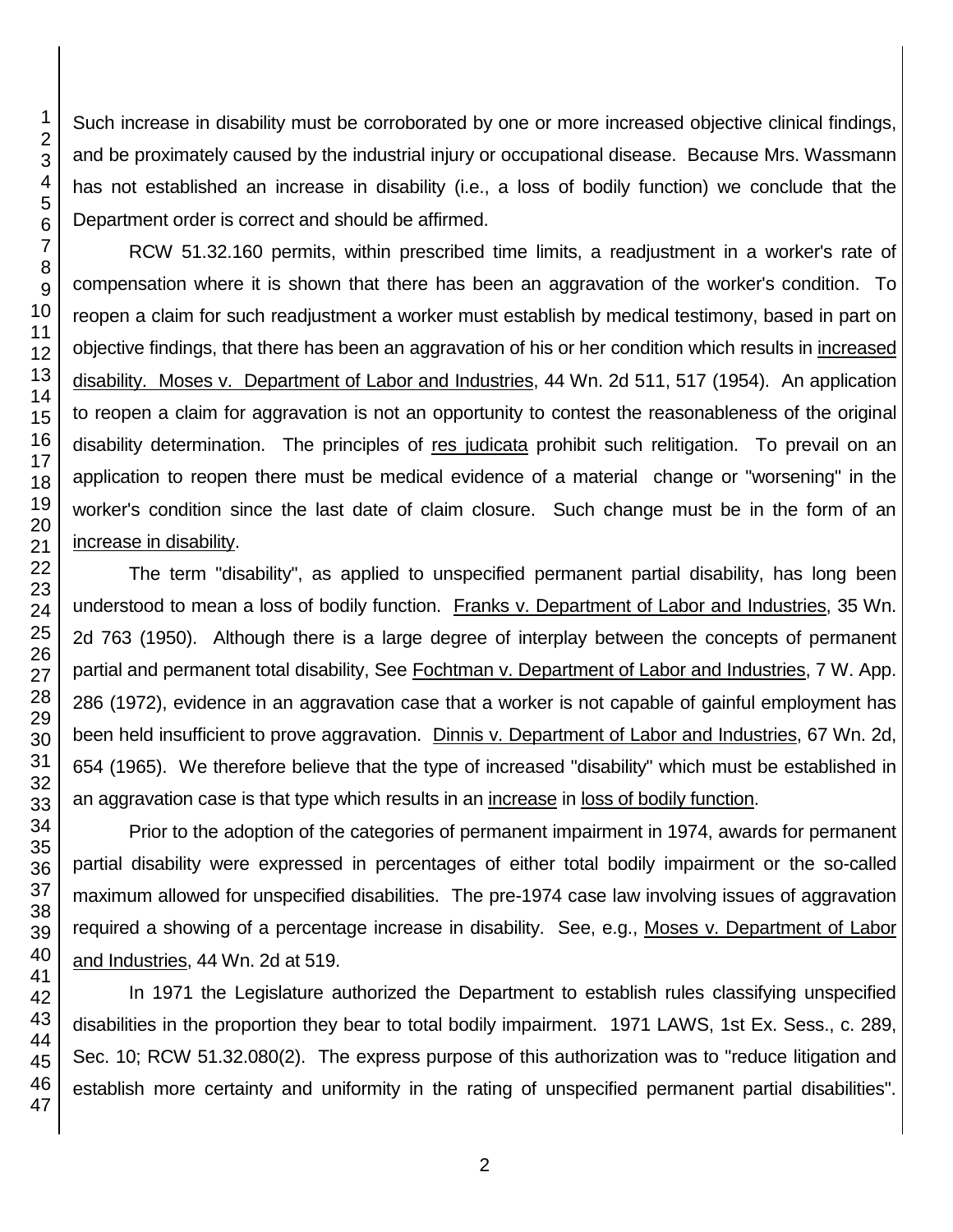RCW 51.32.080(2). Acting upon this authorization the Department, as of October 1, 1974, adopted the categories of permanent impairments, WAC 296-20-200, et. seq. The effect of the category system was to replace the previous spectrum of percentage ratings, primarily subjectively arrived at through a broad range by individual doctors' opinions or "guesstimates", with a limited number of categories more objectively describing levels of permanent partial impairment. The advantage of the category system is that there is much less room for dispute among medical professionals as to the level of permanent partial impairment. One disadvantage, it is argued by some, is that a worker may develop an increase in disability, i.e., loss of bodily function, but yet not to a degree which warrants being placed in the next higher category of impairment.

Arguably, the adoption of the categories of permanent impairment could be said to have modified the legal proof required to establish aggravation. If under Moses the worker was required to prove a percentage increase in disability, then arguably a worker must now establish a category increase in the level of permanent impairment. We do not think, however, that for all purposes an increase in category is necessary to prove aggravation. The categories are merely a means for consolidating a previously broad spectrum of disability rating possibilities in order to simplify, and make more certain and uniform, the process of making monetary awards for permanent partial disability, and to reduce litigation over this issue. The category system has met with considerable success in achieving these legislative goals. However, there is no indication that the Legislature also intended to modify the standards, developed by case law, for determining aggravation under RCW 51.32.160.

There is no question that medical evidence offered in support of a permanent partial disability award must be expressed in terms of the categories. Vliet v. Department of Labor and Industries, 30 Wn. App. 709 (1981). A worker who may have some increase in loss of bodily function, and yet not significant enough to be placed in the next higher category of impairment, would be precluded from obtaining an increased permanent partial disability award following a claim for aggravation. However, this should not preclude such a worker from establishing an increase in loss of bodily function which may warrant reopening a claim for treatment for aggravation, or which may warrant, along with the several other necessary evidentiary requirements, a status of permanent total disability.

The burden is still upon the worker, of course, to establish by medical testimony that there has been an increase in loss of function or disability. When directed to the issue of aggravation, and not to the rating of permanent partial impairment, such medical testimony which reasonably quantifies and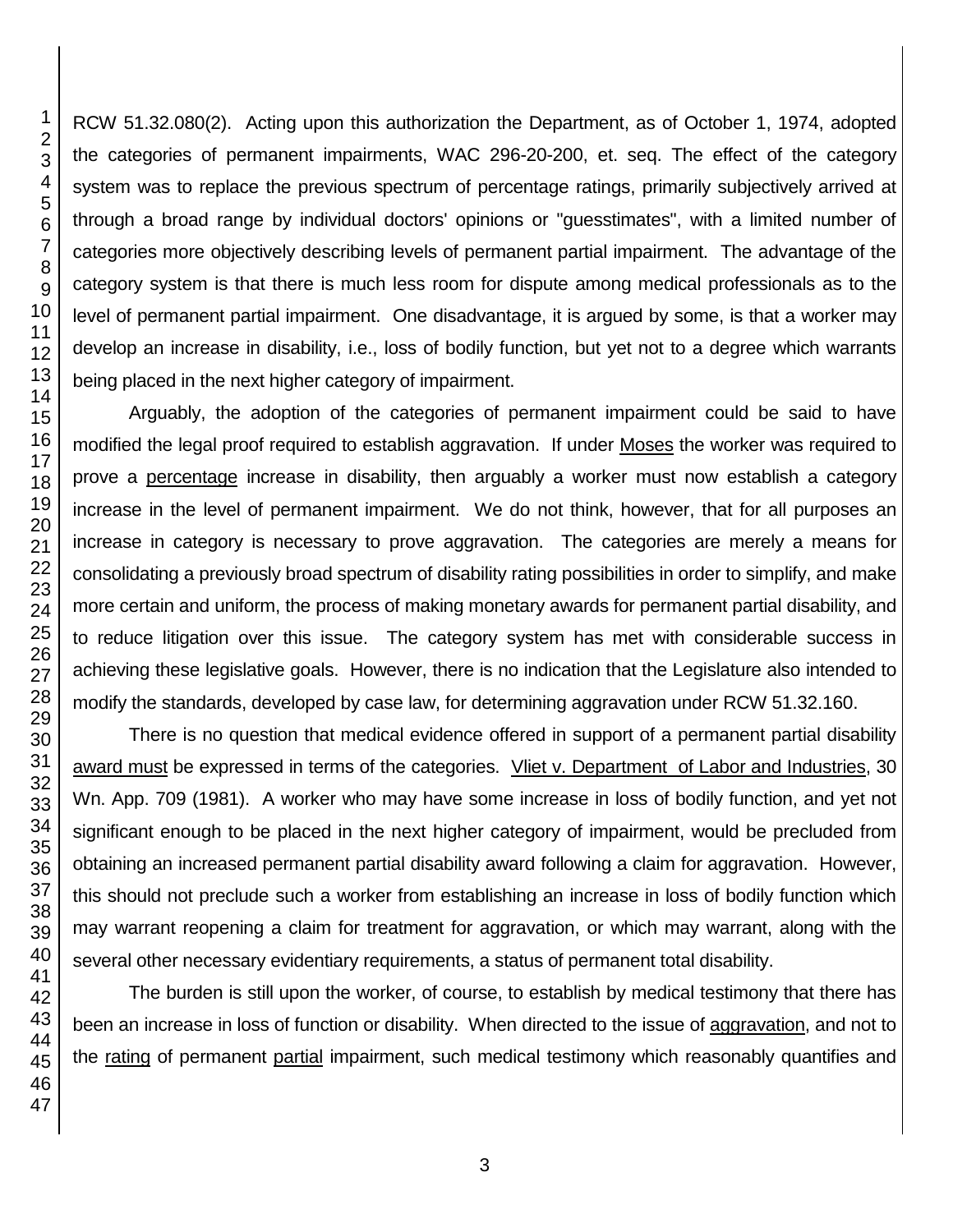describes an increase in disability or loss of bodily function between the terminal dates, based at least in part on increased objective findings, is sufficient for a prima facie case.

In the instant case, both orthopedic surgeons who testified were of the opinion that the claimant's disability was best described by Category IV of the categories for lumbosacral impairments, WAC 296-20-280 -- which was the Category she was awarded on the first terminal date. When asked whether the claimant's disability had become "aggravated or worse" between the terminal dates, Dr. Donald Smith simply stated "I can't say". Dr. James Green, who examined the claimant as part of a panel examination on January 10, 1985, was of the opinion that the claimant had "the same degree of disability on the second terminal date as she had on the first terminal date." He acknowledged that a comparison of x-ray reports from 1982 with x-ray reports from 1985 showed some increased degeneration and narrowing at the L5/S1 level. He agreed that, given the nature of the category system, a person can have some worsening on an objective basis, but not fall into the next higher category. He admitted that the claimant's condition had "progressed" in the sense that the "x-ray picture is worsened", but he noted that a difference in findings is not necessarily an indication of increased disability. It was his opinion that the claimant best fit Category IV for lumbosacral impairments, and that she did not have an "increased disability".

We find the testimony of Dr. Smith insufficient to establish an increase in disability during the aggravation period. The testimony of Dr. Green is most persuasive, and while his testimony establishes that there was an increase in x-ray findings, it does not support an increase in disability. On examination, a patient may present many clinical findings, some of which may be objective. Findings themselves, however, do not ipso facto establish the existence of disability. Naillon v. Department of Labor and Industries, 65 Wn. 2d 544 (1965).

The claimant also alleged that she had developed a major depression as a result of the industrial injury. The Department, on the other hand, presented persuasive evidence that the claimant had longstanding personality problems, and that her psychiatric problems were due to marital difficulties and conflicts over dependence. We adopt the Industrial Appeals Judge's evaluation of the testimony of Drs. Bot and Carter, and agree with his determination that the claimant did not have a mental health condition causally related to the June, 1980 industrial injury.

We are persuaded that the Proposed Decision and Order is supported by the preponderance of the evidence and is correct as a matter of law. The claimant has failed to prove that her condition, causally related to the June 9, 1980 industrial injury, became aggravated between November 1, 1983